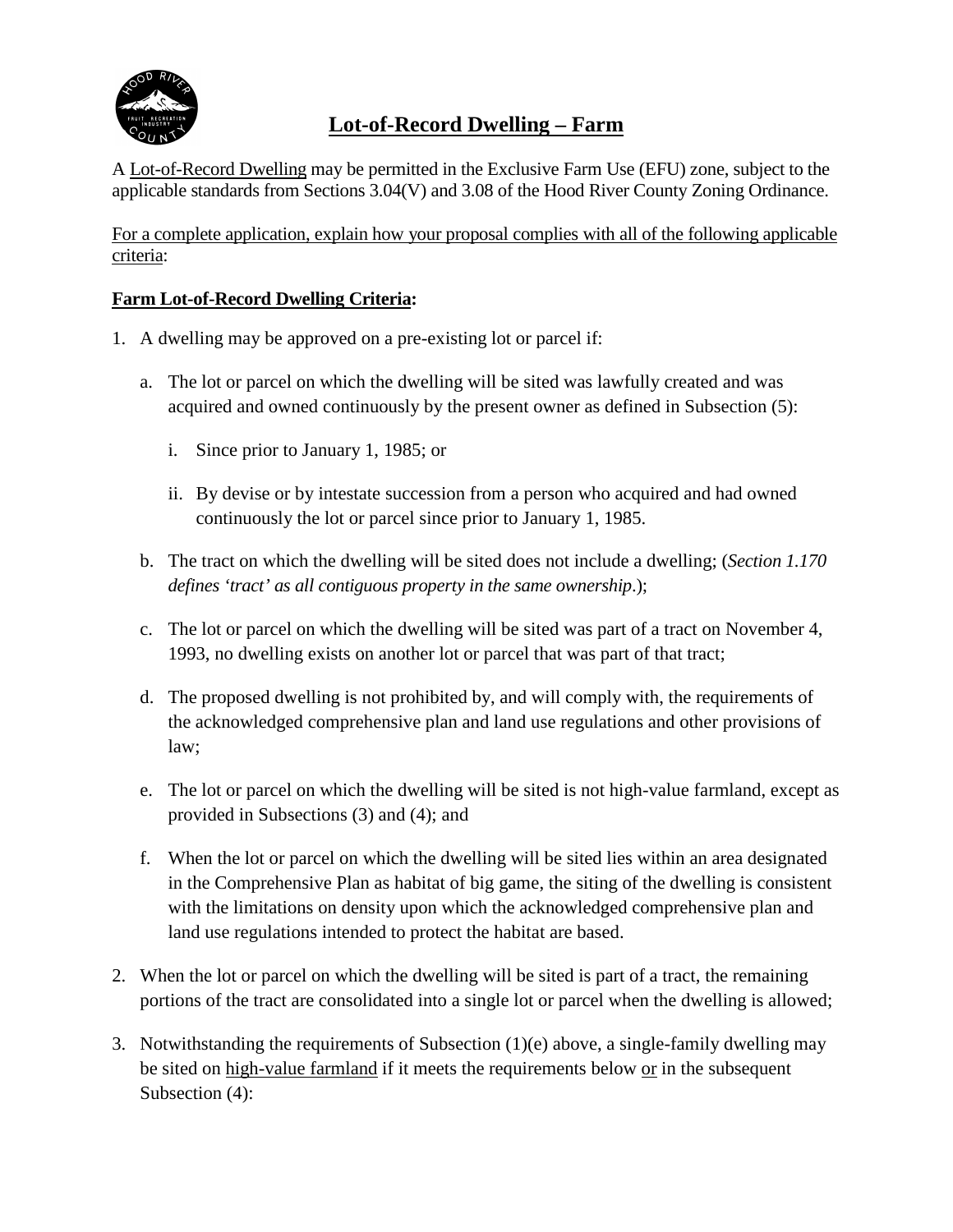- a. It meets the other requirements of Subsections (1) and (2);
- b. The lot or parcel is protected as high-value farmland as defined in OAR 660-033- 0020(8)(a);
- c. The planning director or hearings officer of a county determines that the lot or parcel cannot practicably be managed for farm use, by itself or in conjunction with other land, due to extraordinary circumstances inherent in the land or its physical setting that do not apply generally to other land in the vicinity.
	- i. For the purposes of this section, this criterion asks whether the subject lot or parcel can be physically put to farm use without undue hardship or difficulty because of extraordinary circumstances inherent in the land or its physical setting. Neither size alone nor a parcel's limited economic potential demonstrates that a lot of parcel cannot be practicably managed for farm use.
	- ii. Examples of "extraordinary circumstances inherent in the land or its physical setting" include very steep slopes, deep ravines, rivers, streams, roads, railroad or utility lines or other similar natural or physical barriers that by themselves or in combination separate the subject lot or parcel from adjacent agricultural land and prevent it from being practicably managed for farm use by itself or together with adjacent or nearby farms.
	- iii. A lot or parcel that has been put to farm use despite the proximity of a natural barrier or since the placement of a physical barrier shall be presumed manageable for farm use.
- d. The dwelling will not materially alter the stability of the overall land use pattern in the area by applying the standards set forth in Section 3.09.A.3 of the County Zoning Ordinance.
- 4. Notwithstanding the requirements of Subsection (1)(e) above, a single-family dwelling may be sited on high-value farmland if it meets the requirements below or in the preceding Subsection (3) above:
	- a. It meets the other requirements of Subsections (1) and (2);
	- b. The tract on which the dwelling will be sited is:
		- i. Not high-value farmland; and
		- ii. Twenty-one acres or less in size; and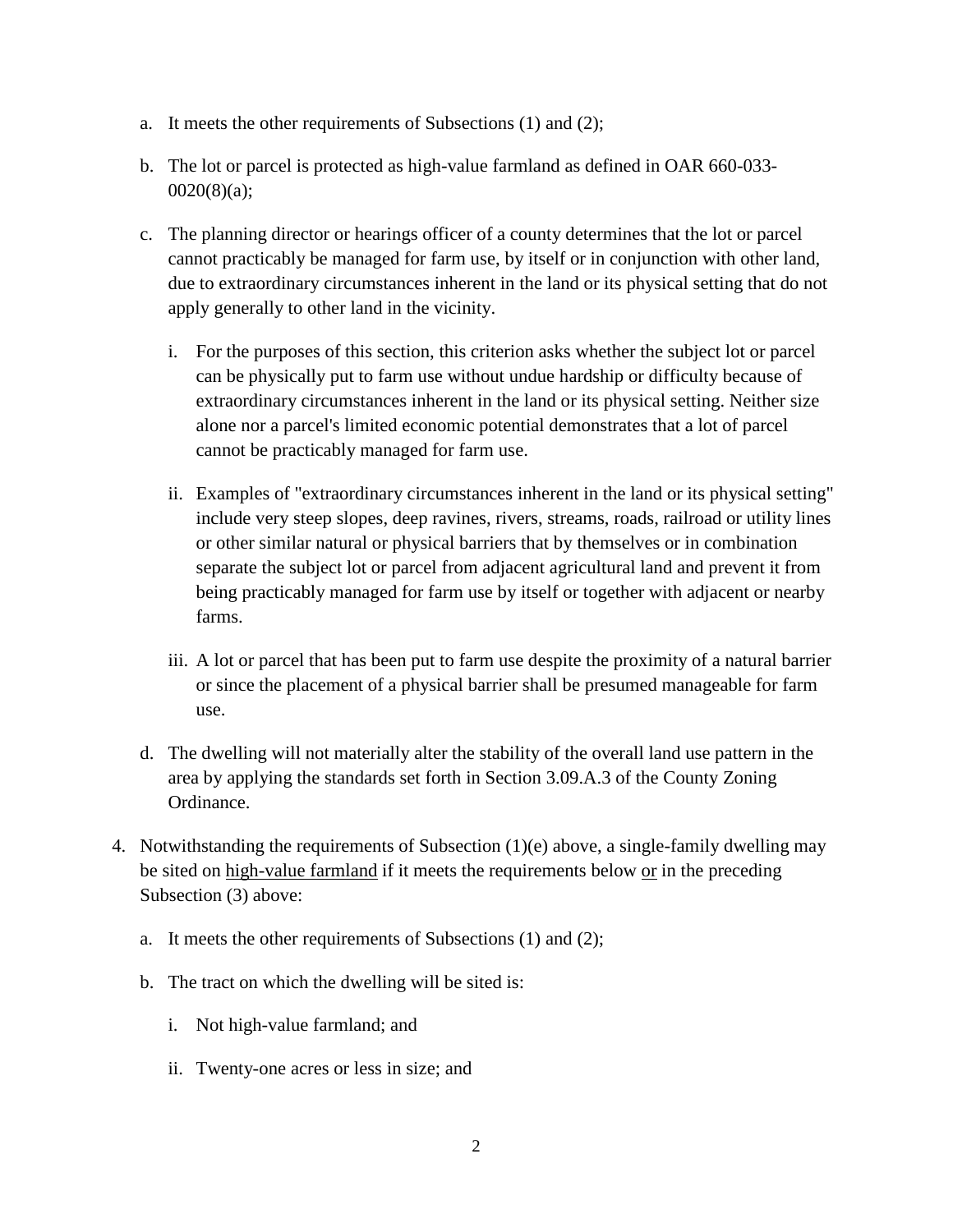- c. The tract is bordered on at least 67 percent of its perimeter by tracts that are smaller than 21-acres, and at least two such tracts had dwellings on January 1, 1993; or
- d. The tract is not a flaglot and is bordered on at least 25 percent of its perimeter by tracts that are smaller than 21-acres, and at least four dwellings existed on January 1, 1993, within one-quarter mile of the center of the subject tract. Up to two of the four dwellings may lie within an urban growth boundary, but only if the subject tract abuts an urban growth boundary; or
- e. The tract is a flaglot and is bordered on at least 25 percent of its perimeter by tracts that are smaller than 21-acres, and at least four dwellings existed on January 1, 1993, within one-quarter mile of the center of the subject tract and on the same side of the public road that provides access to the subject tract. The governing body of a county must interpret the center of the subject tract as the geographic center of the flag lot if the applicant makes a written request for that interpretation and that interpretation does not cause the center to be located outside the flag lot. Up to two of the four dwellings may lie within an urban growth boundary, but only if the subject tract abuts an urban growth boundary:
	- i. "Flaglot" means a tract containing a narrow strip or panhandle of land providing access from the public road to the rest of the tract.
	- ii. "Geographic center of the flaglot" means the point of intersection of two perpendicular lines of which the first line crosses the midpoint of the longest side of a flaglot, at a 90-degree angle to the side, and the second line crosses the midpoint of the longest adjacent side of the flaglot.
- 5. For purposes of Subsection (1), "owner" includes the wife, husband, son, daughter, mother, father, brother, brother-in-law, sister, sister-in-law, son-in-law, daughter-in-law, mother-inlaw, father-in-law, aunt, uncle, niece, nephew, stepparent, stepchild, grandparent or grandchild of the owner or a business entity owned by any one or a combination of these family members;
- 6. The County Department of Records and Assessment shall be notified that the governing body intends to allow the dwelling.
- 7. An approved single-family dwelling under this section may be transferred by a person who has qualified under this section to any other person after the effective date of the land use decision. *(Please Note: transfer from the applicant may occur to only one subsequent party. The approval becomes null and void upon additional transfers).*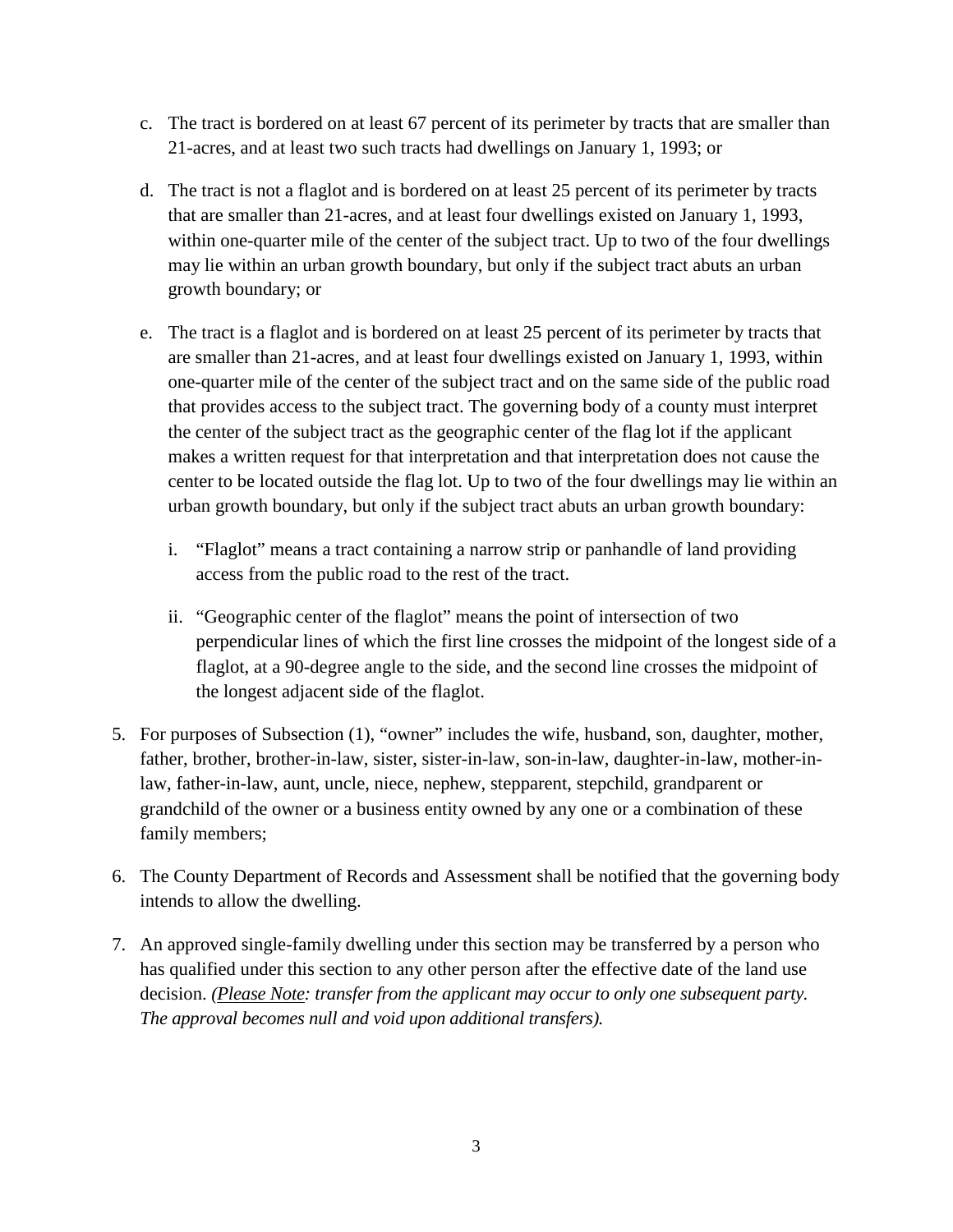- 8. The county shall provide notice of all applications for lot of record dwellings on high-value farmland to the State Department of Agriculture. Notice shall be provided in accordance with land use regulations and shall be mailed at least 20 calendar days prior to the decision.
- 9. The dwelling will be consistent with density limitations that protect Goal 5 big game wildlife habitat.
- 10. The dwelling is subject to Section 3.15, and Article 50 Buffer Requirements including a deed notification, and with other applicable requirements of the Comprehensive Plan.

## **Other EFU Criteria:**

1. Section 3.04(V) of the County Zoning Ordinance requires that as a condition of an approved single family dwelling in the Exclusive Farm Use zone, the landowner shall sign and record in the deed records for the county a document binding the landowner, and the landowner's successors in interest, prohibiting them from pursuing a claim for relief or cause of action alleging injury from farming or forest practices for which no action or claim is allowed under ORS 30.936 or 30.937.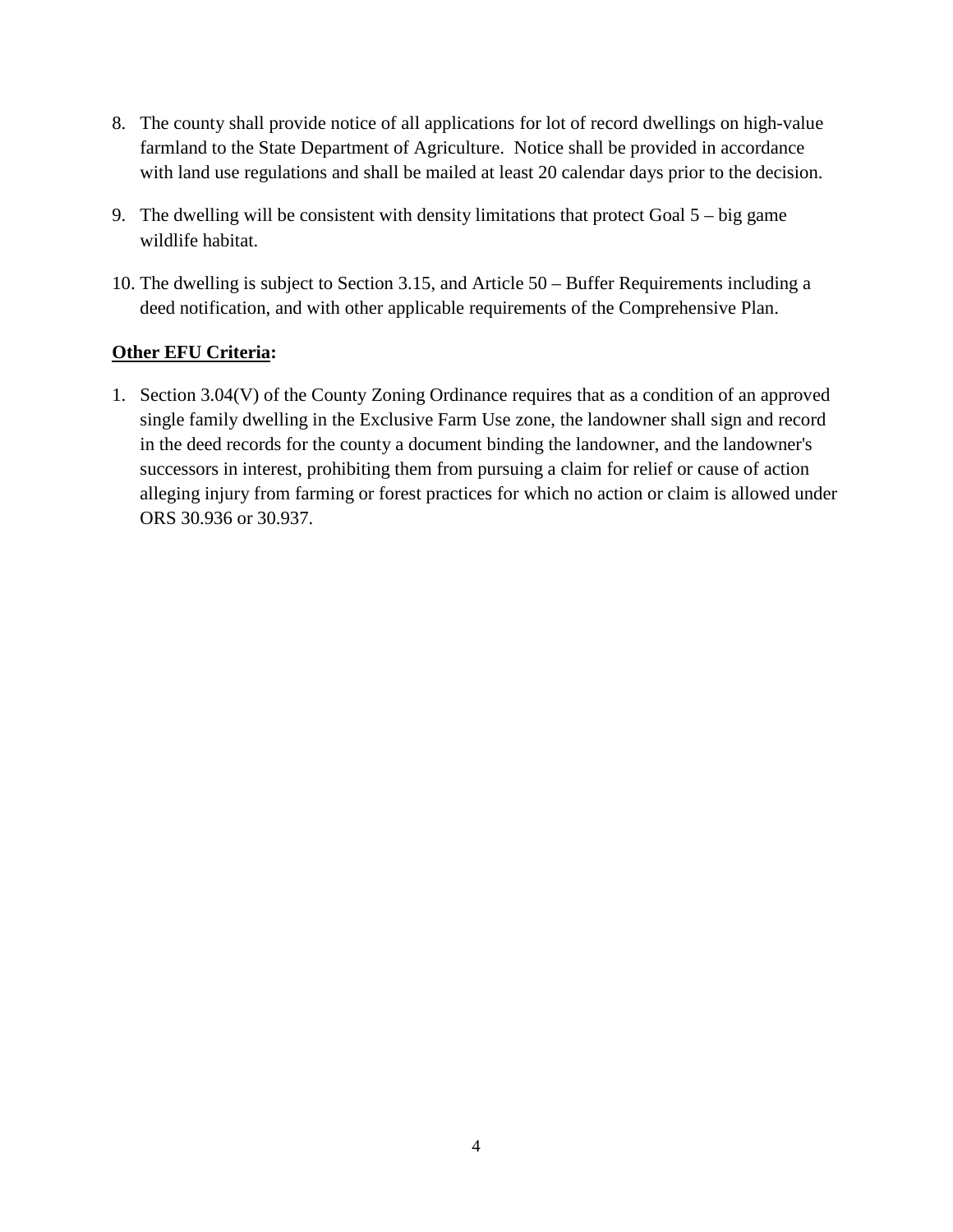|                                                                                                                                                                                                                                                    | <b>ADMINISTRATIVE LAND USE APPLICATION</b>                                                                                                                                                                                                                                                                                                                                                                             |                                                                                                                                                                                           |                                                                      |                                                                                     |  |  |  |
|----------------------------------------------------------------------------------------------------------------------------------------------------------------------------------------------------------------------------------------------------|------------------------------------------------------------------------------------------------------------------------------------------------------------------------------------------------------------------------------------------------------------------------------------------------------------------------------------------------------------------------------------------------------------------------|-------------------------------------------------------------------------------------------------------------------------------------------------------------------------------------------|----------------------------------------------------------------------|-------------------------------------------------------------------------------------|--|--|--|
|                                                                                                                                                                                                                                                    | <b>HOOD RIVER COUNTY</b><br><b>COMMUNITY DEVELOPMENT</b>                                                                                                                                                                                                                                                                                                                                                               |                                                                                                                                                                                           |                                                                      | <b>PLANNING</b>                                                                     |  |  |  |
|                                                                                                                                                                                                                                                    | 601 State Street                                                                                                                                                                                                                                                                                                                                                                                                       |                                                                                                                                                                                           |                                                                      |                                                                                     |  |  |  |
|                                                                                                                                                                                                                                                    | Hood River, OR 97031<br>PHONE 541-387-6840                                                                                                                                                                                                                                                                                                                                                                             |                                                                                                                                                                                           | File No.:                                                            |                                                                                     |  |  |  |
|                                                                                                                                                                                                                                                    | FAX 541-387-6873                                                                                                                                                                                                                                                                                                                                                                                                       |                                                                                                                                                                                           | Date received:                                                       |                                                                                     |  |  |  |
|                                                                                                                                                                                                                                                    |                                                                                                                                                                                                                                                                                                                                                                                                                        | plan.dept@co.hood-river.or.us                                                                                                                                                             |                                                                      | Date issued:<br>Application Review Fee \$                                           |  |  |  |
|                                                                                                                                                                                                                                                    |                                                                                                                                                                                                                                                                                                                                                                                                                        |                                                                                                                                                                                           |                                                                      |                                                                                     |  |  |  |
| <b>TYPE OF LAND USE PERMIT:</b>                                                                                                                                                                                                                    |                                                                                                                                                                                                                                                                                                                                                                                                                        |                                                                                                                                                                                           |                                                                      |                                                                                     |  |  |  |
| <b>Dwellings:</b>                                                                                                                                                                                                                                  | <b>Conditional Use:</b>                                                                                                                                                                                                                                                                                                                                                                                                |                                                                                                                                                                                           |                                                                      |                                                                                     |  |  |  |
| Farm Operator Dwelling<br>Income __Acreage                                                                                                                                                                                                         | $\Box$ Non- Farm Dwelling                                                                                                                                                                                                                                                                                                                                                                                              | Dependent Relative Dwelling                                                                                                                                                               | Plan and Zone Change<br>□ Planned Unit Development                   |                                                                                     |  |  |  |
| $\Box$ Relative Farm Dwelling                                                                                                                                                                                                                      | $\Box$ Home Occupation                                                                                                                                                                                                                                                                                                                                                                                                 |                                                                                                                                                                                           | ∟Zone Boundary Adjustment                                            |                                                                                     |  |  |  |
| □ Accessory Farm Dwelling                                                                                                                                                                                                                          | $\Box$ Bed and Breakfast                                                                                                                                                                                                                                                                                                                                                                                               |                                                                                                                                                                                           |                                                                      | $\Box$ Comprehensive Plan Amendment                                                 |  |  |  |
| $\square$ Farm Lot of Record<br>$\Box$ Forest Template Dwelling                                                                                                                                                                                    | Other:                                                                                                                                                                                                                                                                                                                                                                                                                 |                                                                                                                                                                                           |                                                                      |                                                                                     |  |  |  |
| $\square$ Forest Large Tract Dwelling                                                                                                                                                                                                              | $\square$ Variance                                                                                                                                                                                                                                                                                                                                                                                                     |                                                                                                                                                                                           |                                                                      |                                                                                     |  |  |  |
| $\square$ Forest Lot of Record                                                                                                                                                                                                                     | $\square$ Subdivision                                                                                                                                                                                                                                                                                                                                                                                                  |                                                                                                                                                                                           |                                                                      |                                                                                     |  |  |  |
| <b>SITE INFORMATION:</b>                                                                                                                                                                                                                           |                                                                                                                                                                                                                                                                                                                                                                                                                        |                                                                                                                                                                                           |                                                                      |                                                                                     |  |  |  |
| Township:<br>Range:                                                                                                                                                                                                                                | Section:                                                                                                                                                                                                                                                                                                                                                                                                               | Tax Lot:                                                                                                                                                                                  | Parcel size: ______<br>ac.                                           | Zoning:                                                                             |  |  |  |
| Site Address:                                                                                                                                                                                                                                      |                                                                                                                                                                                                                                                                                                                                                                                                                        |                                                                                                                                                                                           | City:                                                                |                                                                                     |  |  |  |
| <b>Filing fee</b>                                                                                                                                                                                                                                  | <b>APPLICATION CHECKLIST:</b><br>Unless otherwise noted, the following information is required as part of a complete application:<br><b>Completed application form</b><br><b>Project description</b><br>Applicant's & ALL property owners' signatures<br>Site Plan - per attached example<br>Only applications with the required information can be processed. Obtain a copy of the criteria and the questionnaire for |                                                                                                                                                                                           |                                                                      | Applicable criteria form / questionaire<br>Supporting documents (farm income, etc.) |  |  |  |
| your application type. The pertinent Hood River County Zoning Ordinance sections may be obtained from Hood River County<br>Pursuant to Oregon Revised Statutes Chapter 215, Section 427, this department has 30 days to review the application for | Community Development or on-line through the county website at www.co.hood-river.or.us<br>completeness and notify the applicant of any deficiencies.                                                                                                                                                                                                                                                                   |                                                                                                                                                                                           |                                                                      |                                                                                     |  |  |  |
| SIGNATURES: All Owners must sign                                                                                                                                                                                                                   |                                                                                                                                                                                                                                                                                                                                                                                                                        |                                                                                                                                                                                           | (Corporate or LLC owned parcels require authorized signatures)       |                                                                                     |  |  |  |
| <b>Owner Name:</b>                                                                                                                                                                                                                                 |                                                                                                                                                                                                                                                                                                                                                                                                                        | <b>Owner Name:</b>                                                                                                                                                                        |                                                                      |                                                                                     |  |  |  |
| Signature req'd                                                                                                                                                                                                                                    |                                                                                                                                                                                                                                                                                                                                                                                                                        | Signature req'd                                                                                                                                                                           |                                                                      |                                                                                     |  |  |  |
| <b>Mailing Address:</b>                                                                                                                                                                                                                            |                                                                                                                                                                                                                                                                                                                                                                                                                        | <b>Mailing Address:</b>                                                                                                                                                                   |                                                                      |                                                                                     |  |  |  |
| City:<br>State:                                                                                                                                                                                                                                    | Zip:                                                                                                                                                                                                                                                                                                                                                                                                                   | City:                                                                                                                                                                                     | State:                                                               | Zip:                                                                                |  |  |  |
| Phone:<br>E-mail:                                                                                                                                                                                                                                  |                                                                                                                                                                                                                                                                                                                                                                                                                        | Phone:                                                                                                                                                                                    | E-mail:                                                              |                                                                                     |  |  |  |
| Applicant if other than owner:<br>Signature req'd                                                                                                                                                                                                  |                                                                                                                                                                                                                                                                                                                                                                                                                        | By signing, I acknowledge that the information provided in this<br>application is accurate to the best of my knowledge.<br>Signature of the property owner(s) indicates that the property |                                                                      |                                                                                     |  |  |  |
| <b>Mailing Address:</b>                                                                                                                                                                                                                            |                                                                                                                                                                                                                                                                                                                                                                                                                        |                                                                                                                                                                                           | owners(s) is/are aware that an application is being made on the      |                                                                                     |  |  |  |
| City:<br>State:                                                                                                                                                                                                                                    | Zip:                                                                                                                                                                                                                                                                                                                                                                                                                   |                                                                                                                                                                                           | subject property. Signature of the property owner(s) also authorizes |                                                                                     |  |  |  |
| Phone:<br>E-mail:                                                                                                                                                                                                                                  |                                                                                                                                                                                                                                                                                                                                                                                                                        | evaluate the application.                                                                                                                                                                 | the County planning staff reasonable access to the site in order to  |                                                                                     |  |  |  |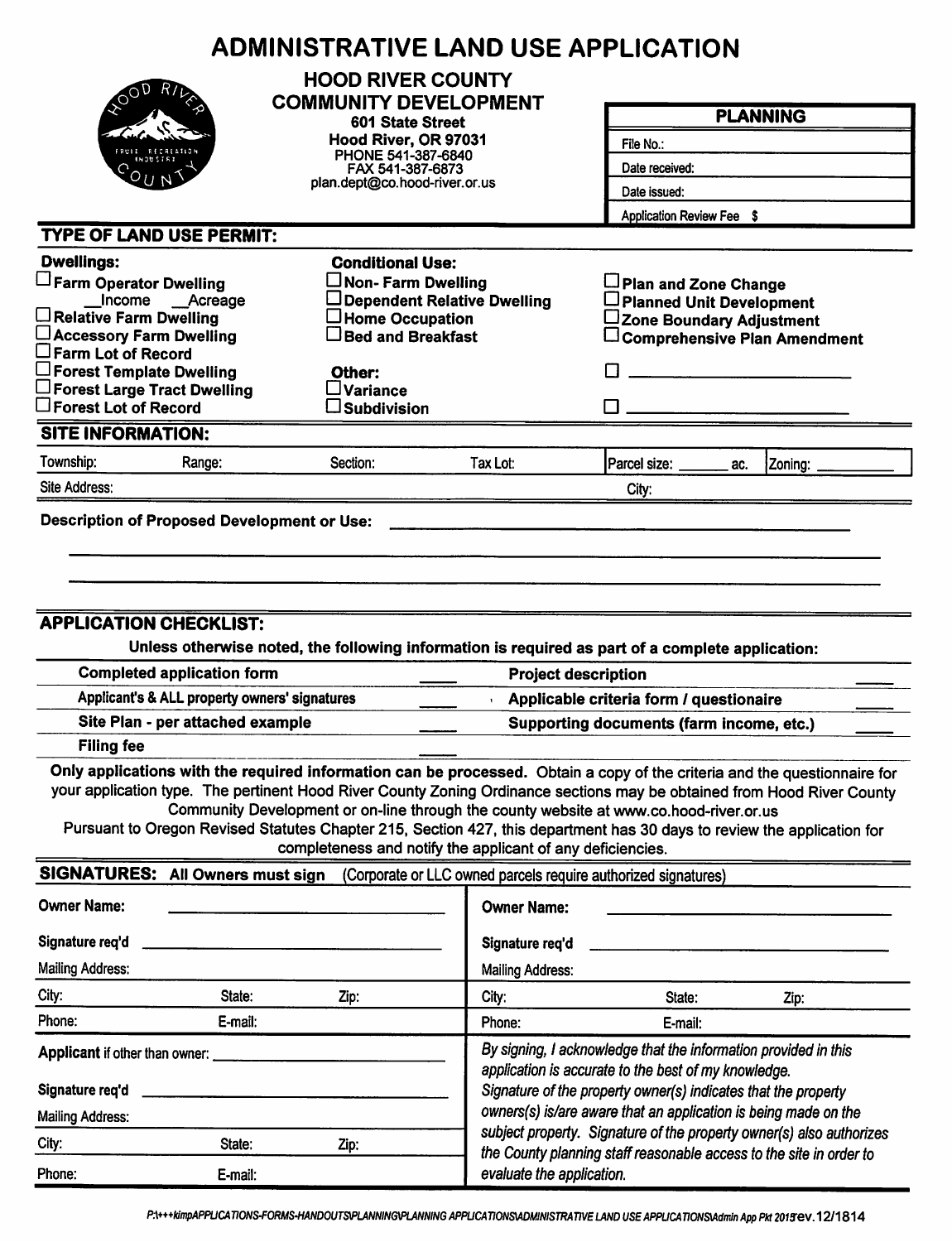## **SITE PLAN:**

A site plan, drawn TO SCALE in black ink at a maximum scale of 1 inch = 100 feet, must be included with your submitted application. Please do not use highlighter, colors, or photgraphs/aerial photos since they are not easily reproducible. Site plans should be drawn on paper NO LARGER THAN 11"x17".

If the parcel is large, planning staff suggests that you submit a detail site plan that shows only the portions of the parcel affected by the proposed development, together with a vicinity plan showing the overall site. If this option is pursued, please show at least two property lines and enough of the parcel or some adjacent features, such as roads, so that the planner and other viewers can locate the proposed development on the vicinity map.

Much of the required information may be obtained from the Hood River County webmap at www.co.hood-river.or.us under "County Maps"

#### MINIMUM SITE PLAN INFORMATION REQUIREMENTS:

Please Note: Although most site plans can be drawn by the person making application, you may wish to hire a professional to prepare your site plan if your proposal is complex or the site is challenging. Site plans allow the planner and other interested parties to clearly understand the nature of the proposal and its relationship to the parcel. as well as surrounding parcels of land. Submitted site plans are considered legally binding documents. It is the responsibility of the applicant to know and accurately identify the subject parcel's property lines, as well as the location of any easements or rights-of-way.

- $\Rightarrow$  Property Information address and map and tax lot.
- $\Rightarrow$  Property owner and applicant name.
- $\Rightarrow$  Scale and north arrow.
- $\Rightarrow$  Boundaries of parcel with dimensions.
- $\Rightarrow$  Location, labeling, and size of existing and proposed buildings and structures.
- Setback distance of proposed buildings and structures from property lines, roads, other structures, streams, ponds, & wetlands.
- $\Rightarrow$  Location and width of access roads, driveways, turnouts, turnarounds, and parking areas.
- $\Rightarrow$  Location of utility services, including approved septic drainfields, and replacement field.
- $\Rightarrow$  All easements (access, utility, irrigation, etc.).
- $\Rightarrow$  Significant slope or terrain features.
- → Vegetation type.
- $\Rightarrow$  Portion of property in farm or forest use.
- $\Rightarrow$  Vicinity map (if needed to augment your site plan).

Site plans not drawn to scale or failing to include the required information will not be accepted. See the sample site plan provided.

Using a piece of graph paper, such as that included within this application form, may be the simplest way to draw your plan to scale!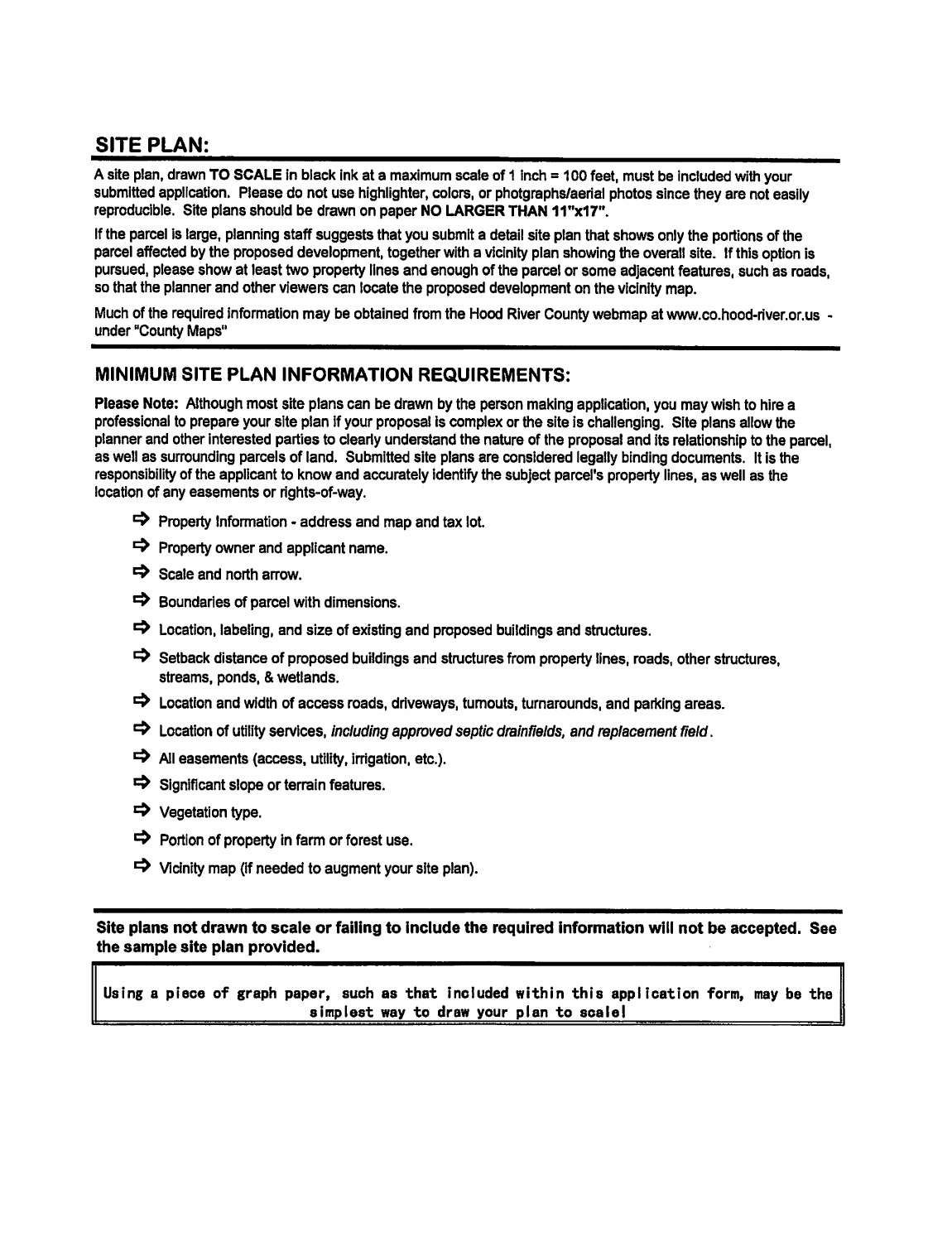### **SITE PLAN EXAMPLE**



- ☑ Property Information.
- ☑ Scale and north arrow.
- ☑ Boundaries of parcel with dimensions.
- ☑ Existing and proposed structures.
- ☑ Setback distances of proposed buildings.
- ☑ Access roads, driveways, turnarounds, & parking.
- $\boxtimes$  Location of utilities, septic drainfields.
- $\boxtimes$  All easements (access, utility, irrigation, etc.).
- ☑ Significant slope or terrain features.
- ☑ Vegetation type.
- 図 Portion of property in farm or forest use.
- 图 Vicinity map (if needed to augment your site plan).